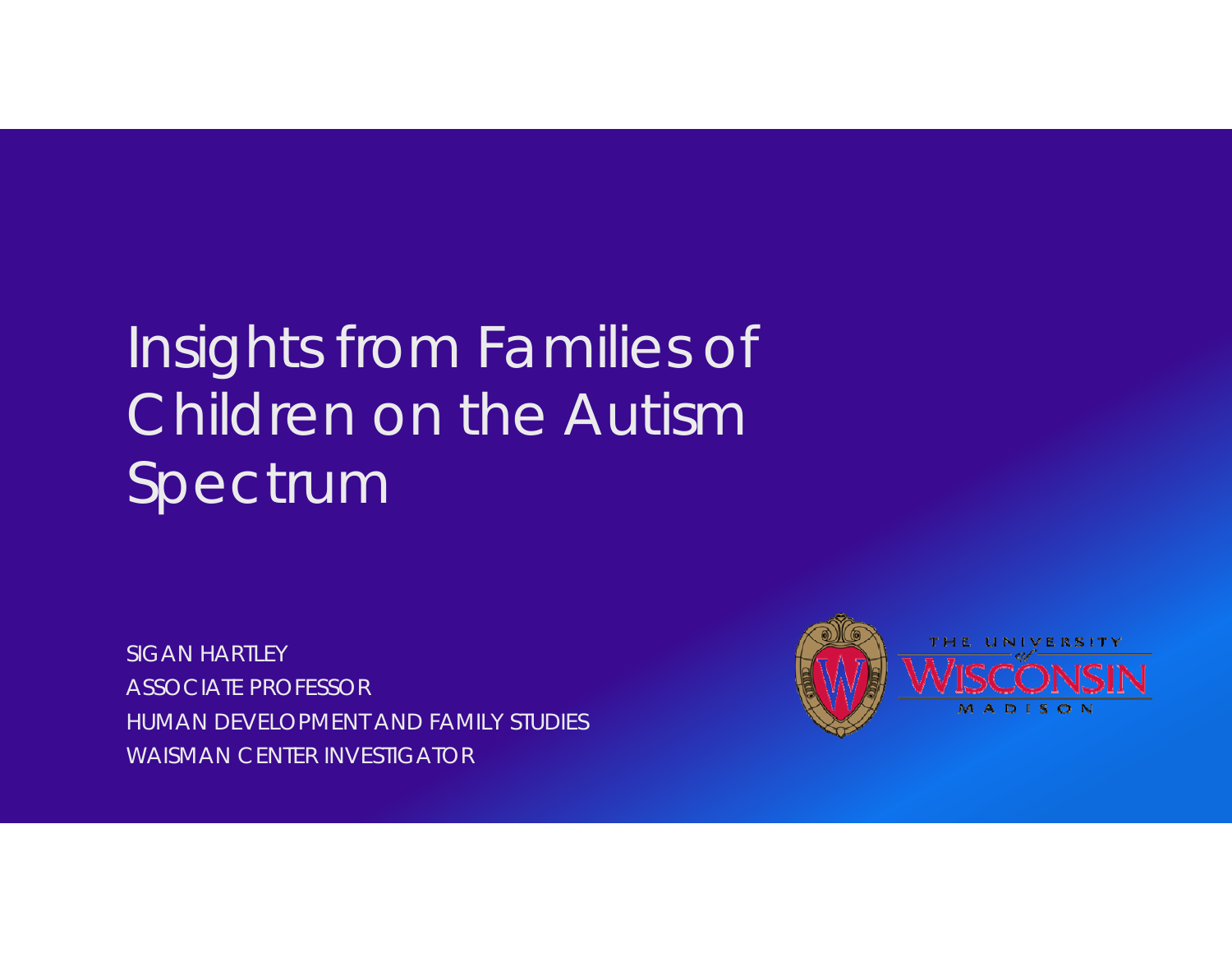### Autism Spectrum (AS)

- Includes a wide range ("spectrum") of conditions which share the following characteristics (with varying degrees):
	- **Difficulty in communicating and interacting with others**
	- **Repetitive behaviors or limited interests and activities**
	- Sensory sensitivities
	- Interfere with functioning in social, work/school, or other areas of life
- ▶ 1 in 68 children estimated to have AS in the United States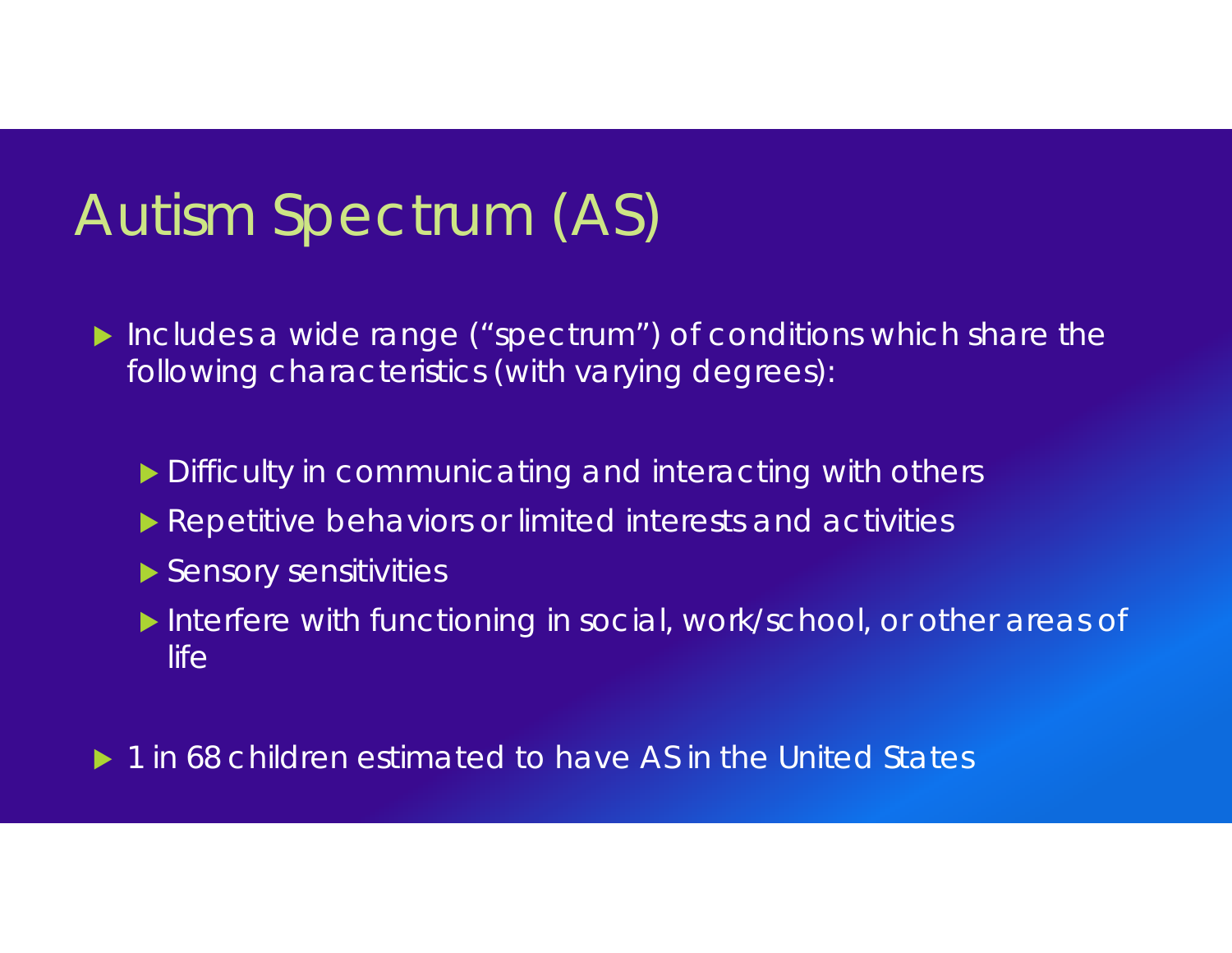# Family Outcomes in AS

| Time 1                | Time 2<br>$(1 \text{ yr later})$ | Time 3<br>(1 yr later) | Time 4<br>(1 yr later) |
|-----------------------|----------------------------------|------------------------|------------------------|
| Questionnaire         | Questionnaire                    | Questionnaire          | Questionnaire          |
| <b>Packets</b>        | Packet                           | Packet                 | Packet                 |
| <b>Interview</b>      | <b>Interview</b>                 | Interview              | Interview              |
| <b>Observations</b>   | <b>Observations</b>              | <b>Observations</b>    | <b>Observations</b>    |
| <b>Teacher Report</b> | <b>Teacher Report</b>            | <b>Teacher Report</b>  | <b>Teacher Report</b>  |
|                       | Physiological arousal            | Physiological arousal  | Physiological arousal  |
| 14-Day Daily Diary    |                                  |                        |                        |



National Institute of Mental Health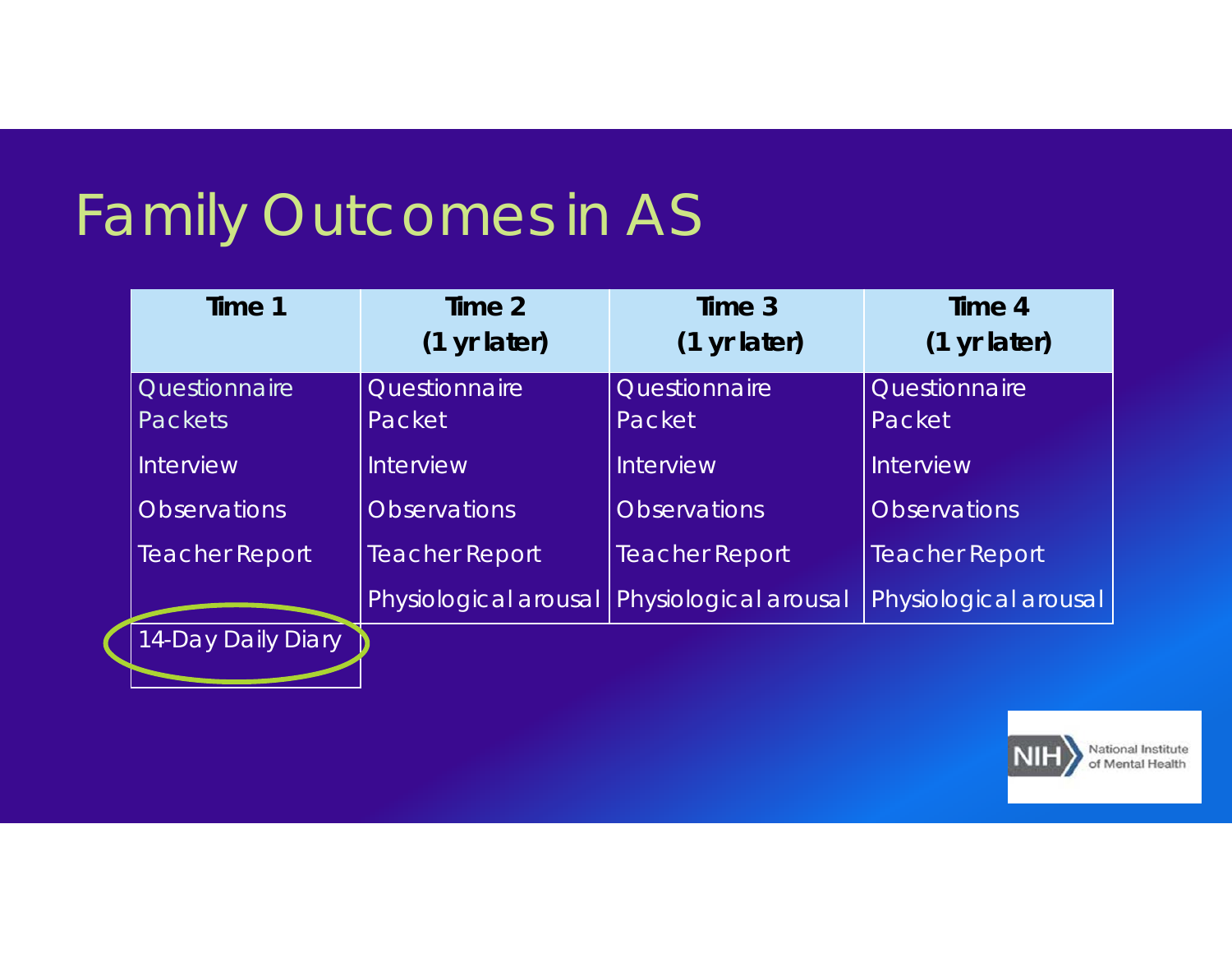# Families in the Study

#### **189 Families who had a child with AS**

| <b>Mothers</b><br>Age (M [SD])<br>Education (%)<br>No High School degree<br><b>HS</b> degree<br>Some college<br>Associate/ Bachelor degree<br>Graduate degree | 38.71 (5.59)<br>2%<br>6%<br>17%<br>54%<br>21%  |
|---------------------------------------------------------------------------------------------------------------------------------------------------------------|------------------------------------------------|
| Father<br>Age $(M [SD])$<br>Education (%)<br>No High School degree<br><b>HS</b> degree<br>Some college<br>Associate/ Bachelor degree<br>Graduate degree       | 40.44 (6.24)<br>6%<br>12%<br>14%<br>49%<br>19% |
| Child with AS<br>Age $(M [SD])$<br>Male $(\%)$                                                                                                                | 7.88(2.24)<br>86%                              |

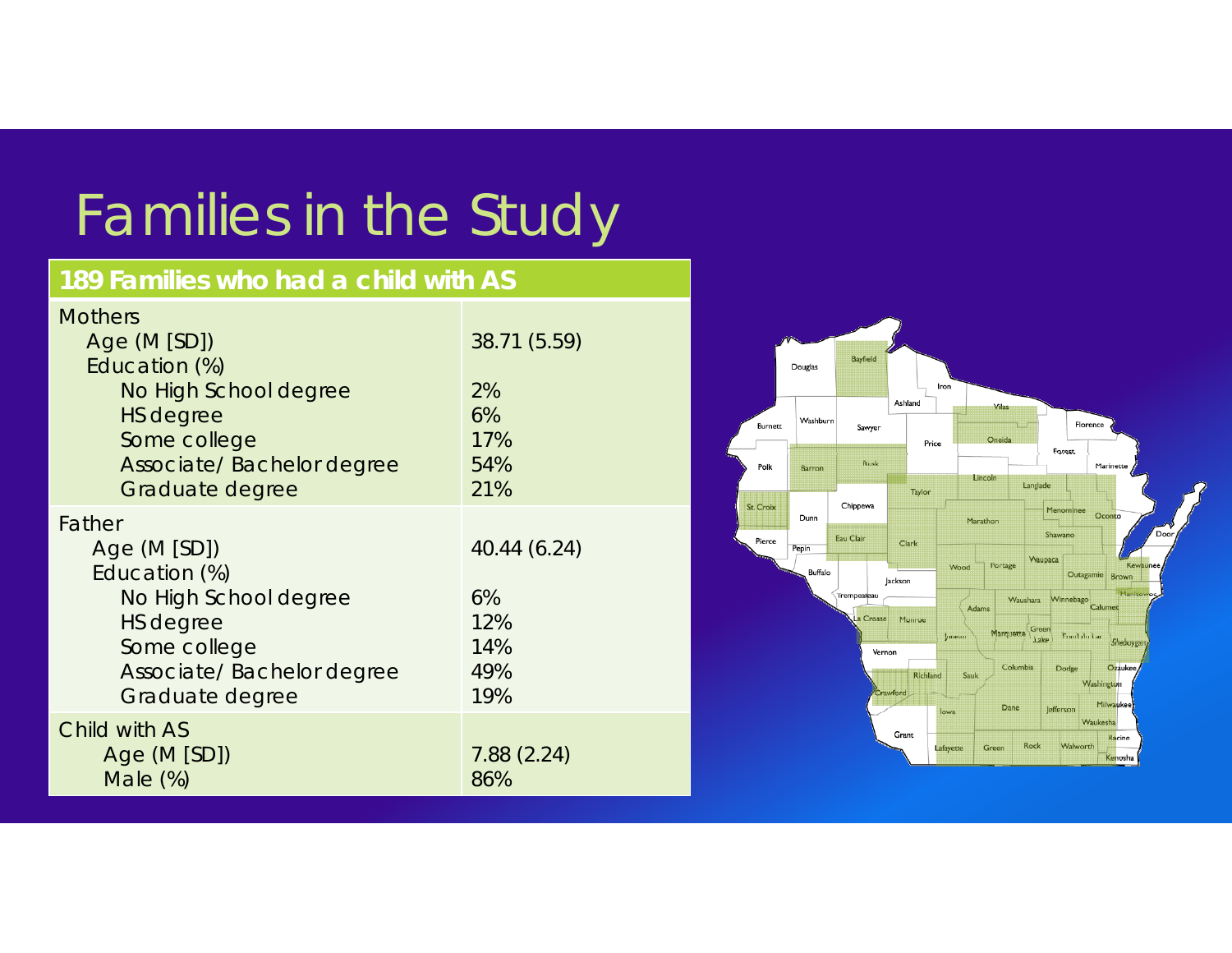# Joys of Parenting



- $\blacktriangleright$  "… I don't think I could be any prouder [of child].. every time he accomplishes and does something and goes above and beyond. When people say he is limited and can't do, and then he achieves..."
- $\blacktriangleright$ "He's just a great kid, probably one of the better things that have ever happened to me…. "
- $\blacktriangleright$ "He makes me laugh quite a bit. He makes me smile."
- ▶ "…I do know that I'm a better person. I'm more patient, I'm much more compassionate for other people's situations … a positive impact on my life."
- ▶ "…. he's just a real joy to have in our house and I think he's really blessing humanity by being here with his loving, loving personality."
- ▶ "I don't know that I would change anything about him…. so even though there's been some things that have been kind of challenging, I think overall it's those things that make him who he is and so it's been a good experience."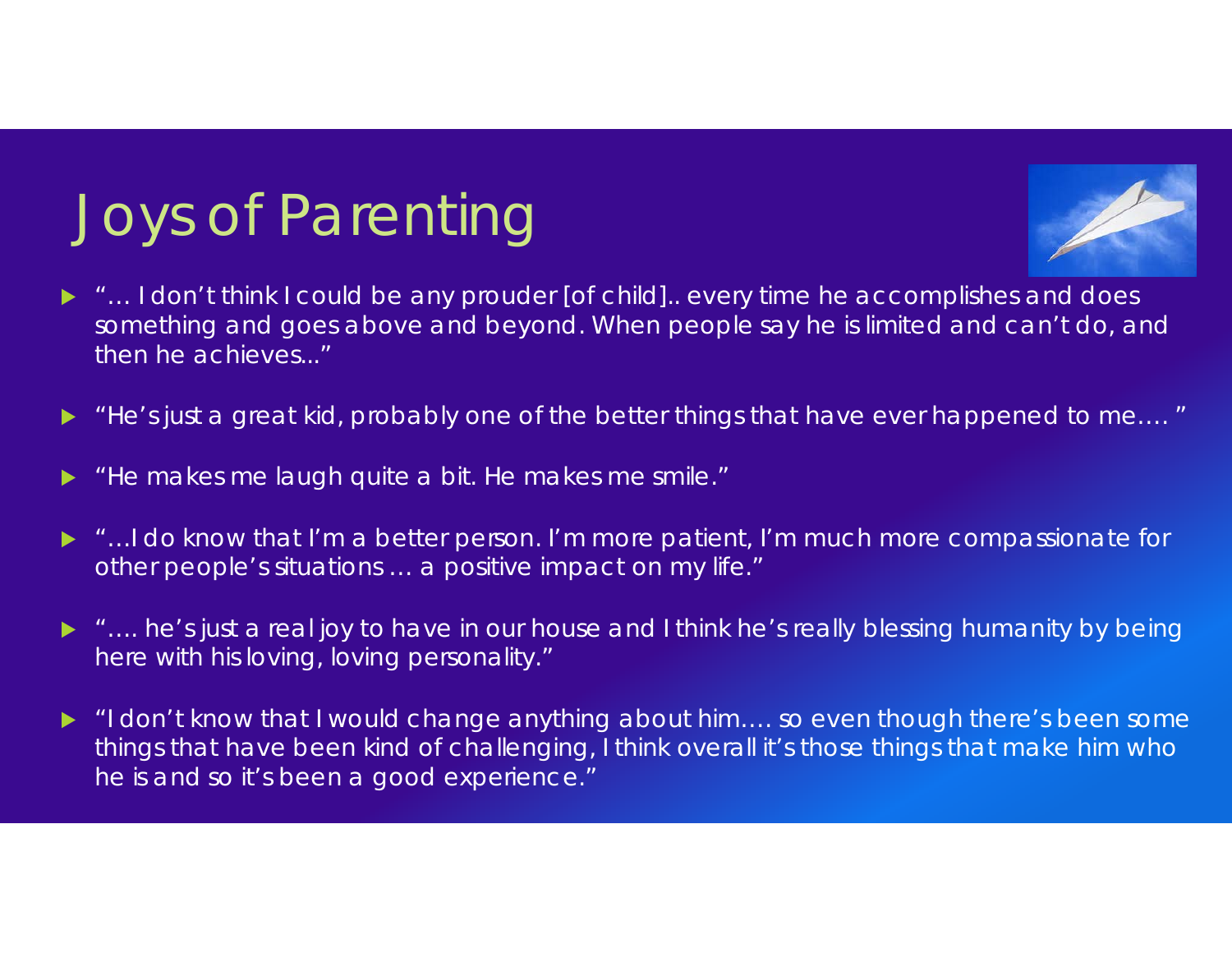# Trials of Parenting



- $\blacktriangleright$  "We struggle quite a lot over sleep - when she needs to go to bed, when she needs to get up…"
- $\blacktriangleright$  "….it's frustrating because with certain behaviors, it does not matter what we do, we have tried everything that we can think of, everything that has been recommended to us from friends and professionals and parents…"
- ▶ "….one of the major issues is the meltdowns in public….go to the store, he assumes that he gets something right away and if he doesn't get it then that's when he throws a fit…"
- $\blacktriangleright$  " I worry sometimes about the way other kids treat him because he doesn't follow the social conventions that are typical of his age and kids his age."
- $\blacktriangleright$  "The difference with autism, that I see, is paperwork and appointments. So much paperwork and appointments."
- $\blacktriangleright$  "There's a lot of things that we would love to be able to do, that we really can't do. Um, like vacations and just you know going out more, socializing more. ... we don't have people over a lot because again it is hard with [child].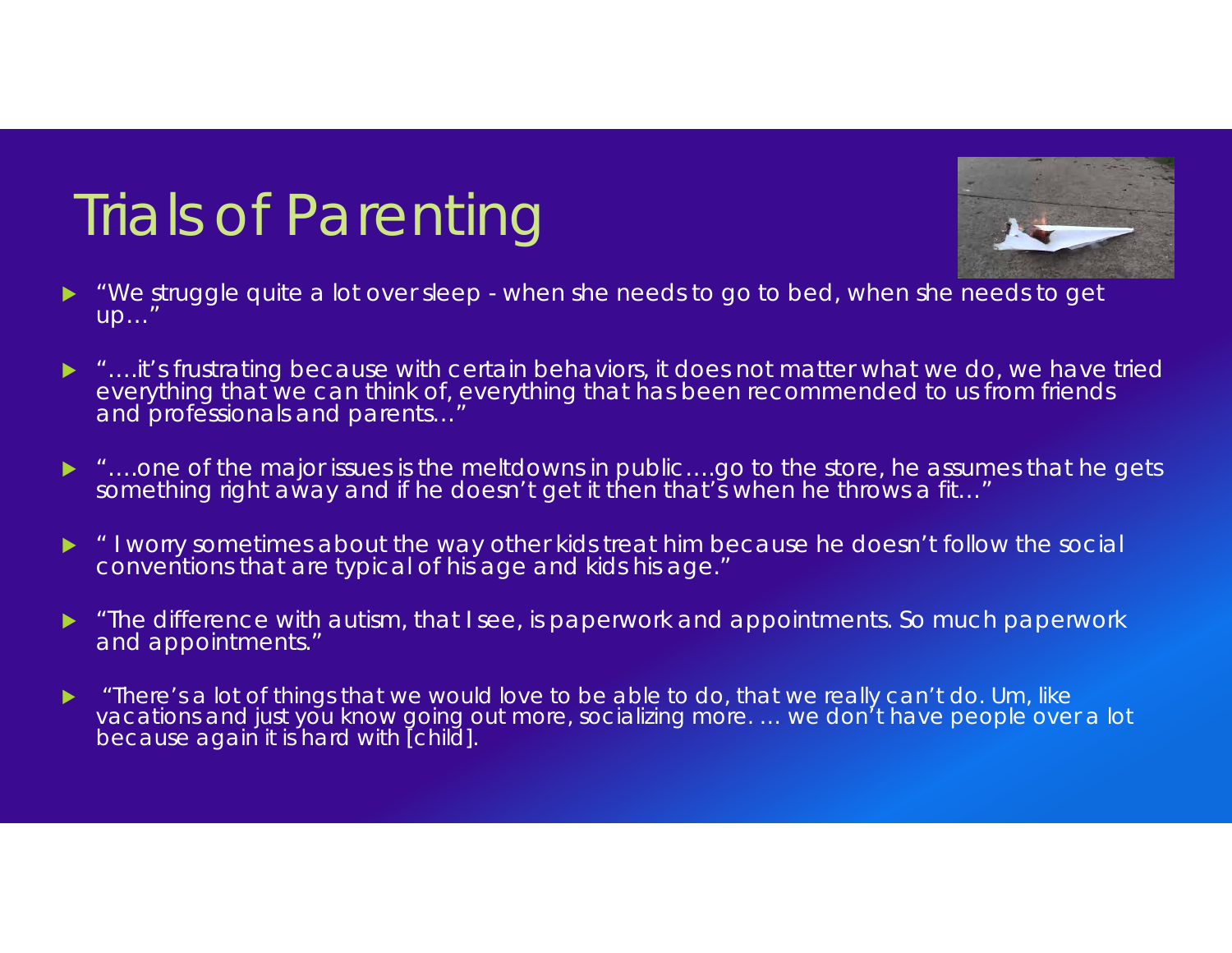# Daily Couple Experiences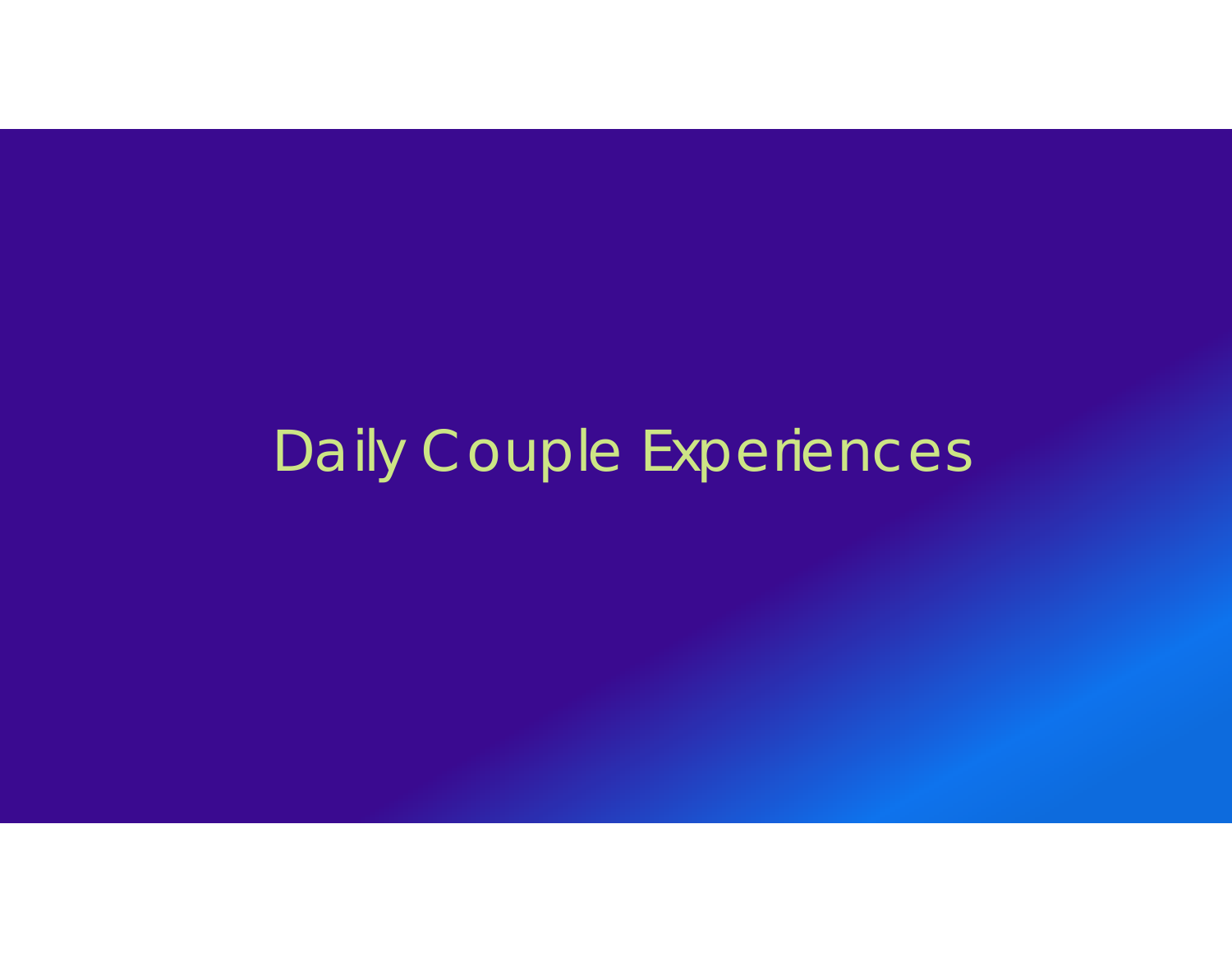# Methodology

- $\blacktriangleright$  Sample:
	- ▶ 174 families in AS group; 179 families in comparison group
	- ▶ Comparison group = no identified or suspected neurodevelopmental condition

#### $\blacktriangleright$ Daily Diary:

- ▶94% completed via online surveys, 6% iPod Touch
- ▶90.1% AS group and 89.2% comparison group completed 14 days

#### $\blacktriangleright$ Measures:

- lacktriangted Spent with Partner: Hours and minutes spent with partner each day
- Parent support: 6 questions about extent partner gave advice, gave view on problem, did something to help solve problem, expressed care and concern, listened to feelings, and overall support ▶ Parent Mood. Positive and Negative Affect Scale (PANAS: Watson, Clark, & Tellegen, 1988) Positive and Negative Couple Interactions (8 positive;8 negative interactions; Quittner et al.1998)
- Partner Closeness: 6 items about extent to which parent disclosed or told facts, information, thoughts, and feelings. 4 questions about extent felt understood, validated, accepted, and cared for by partner

#### ▶ Data Analyses:

- ▶ One-way Multivariate analysis of covariance to compare means (i.e., average across 14-days)
- ▶ Dyadic multilevel models using Hierarchical Linear Modeling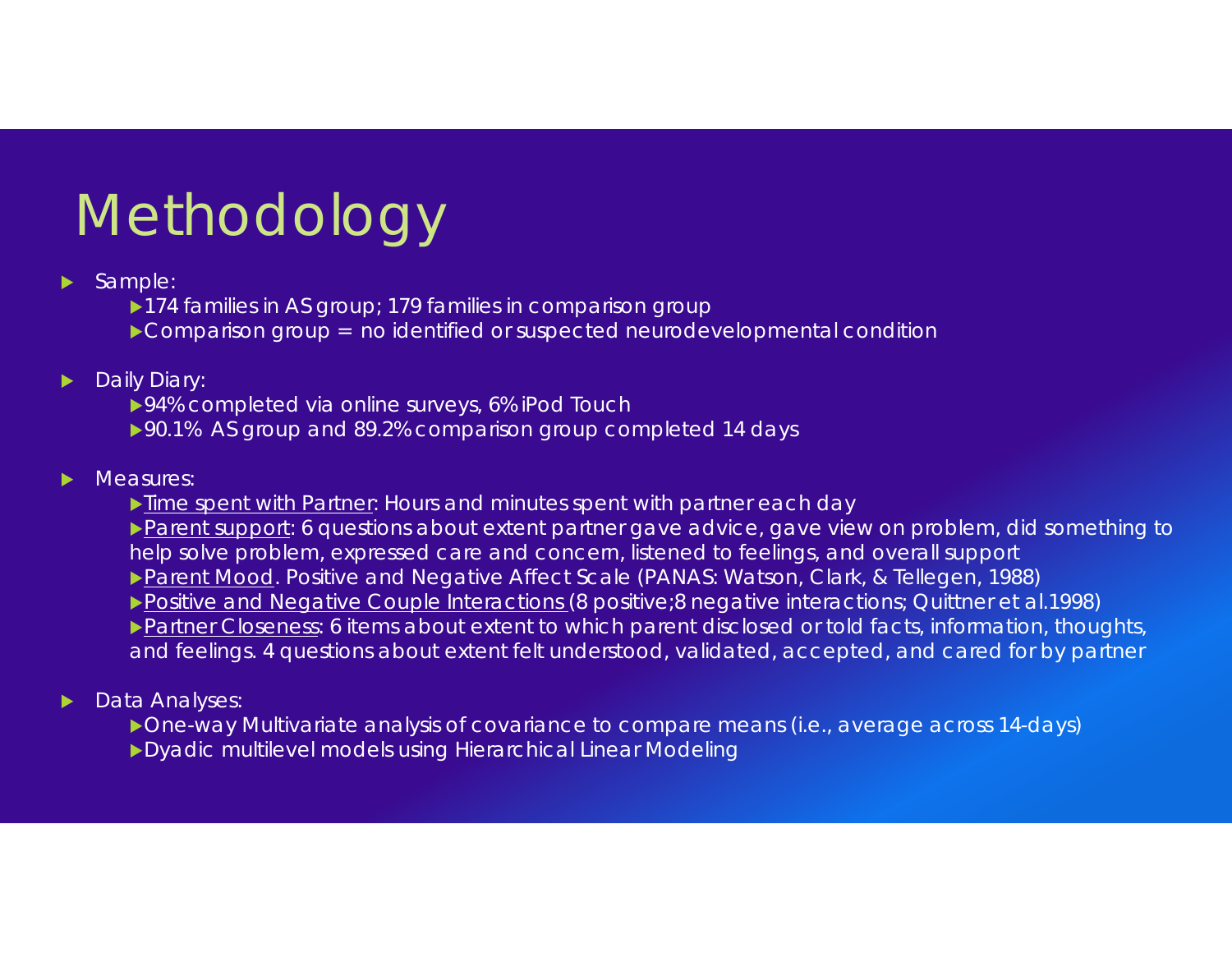# Daily Diary





14-day Daily Diary

**Denotive Online or via iPod Touch** 

**Parents individually completed** 

Same set of questions each day

**In the last 24 hours, to what extent did you feel the following: Not At all** A Lot Excited 1 2 3 4 5 6 7 Nervous 1 2 3 4 5 6 7 Disappointed 1 2 3 4 5 6 7<br>Frergetic 1 2 3 4 5 6 7 Energetic 1 2 3 4 5 6 7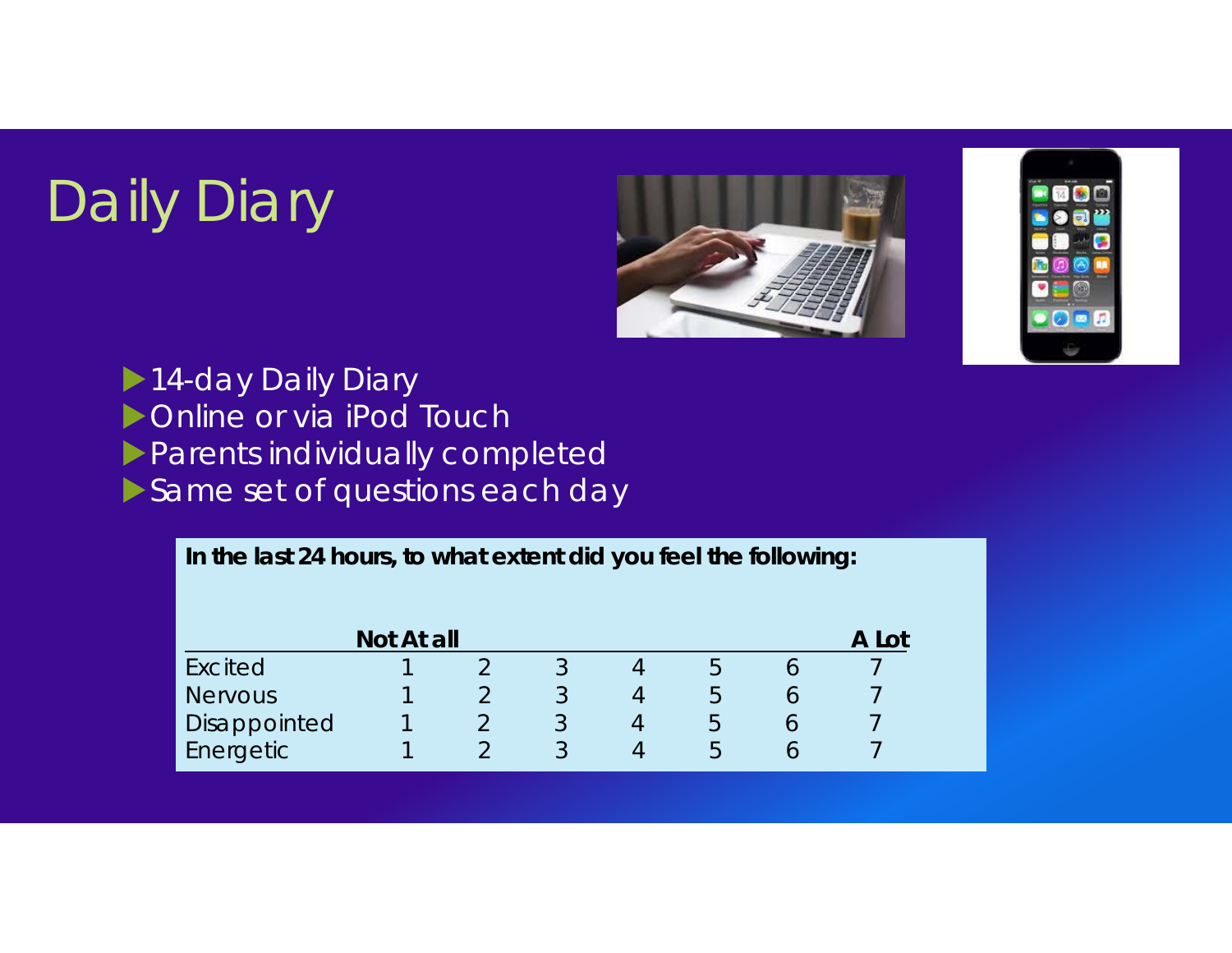### Time with Partner

- **Recorded hours and minutes with partner each day** 
	- **Parents of children with AS less time with partner (ON AVERAGE) than** comparison group 5
	- Average difference: 21 mins/day

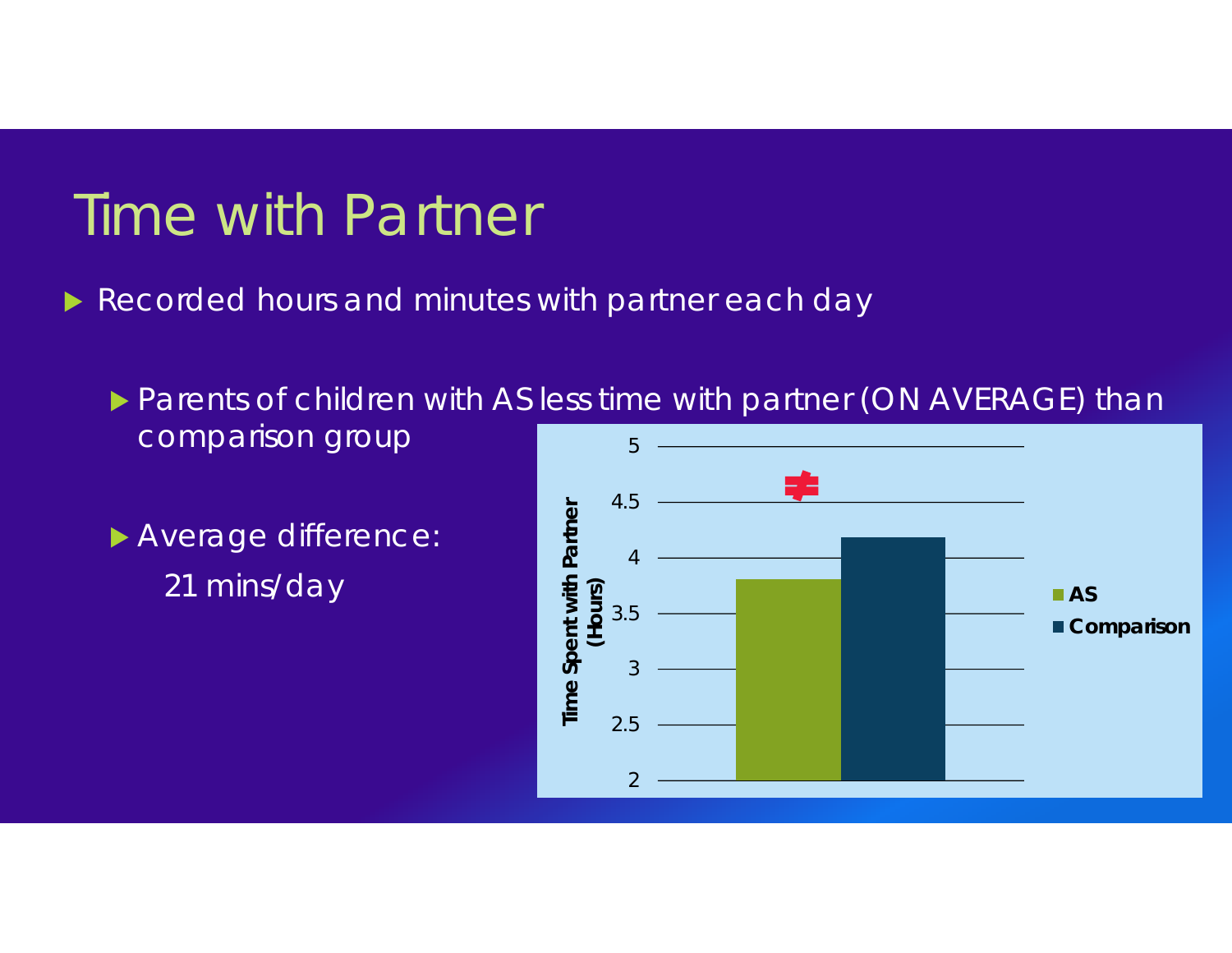### Partner Support

- $\blacktriangleright$  Does your partner support you in managing daily life demands?
	- **Parents of children with AS felt equally supported** (ON AVERAGE) as comparison group 50

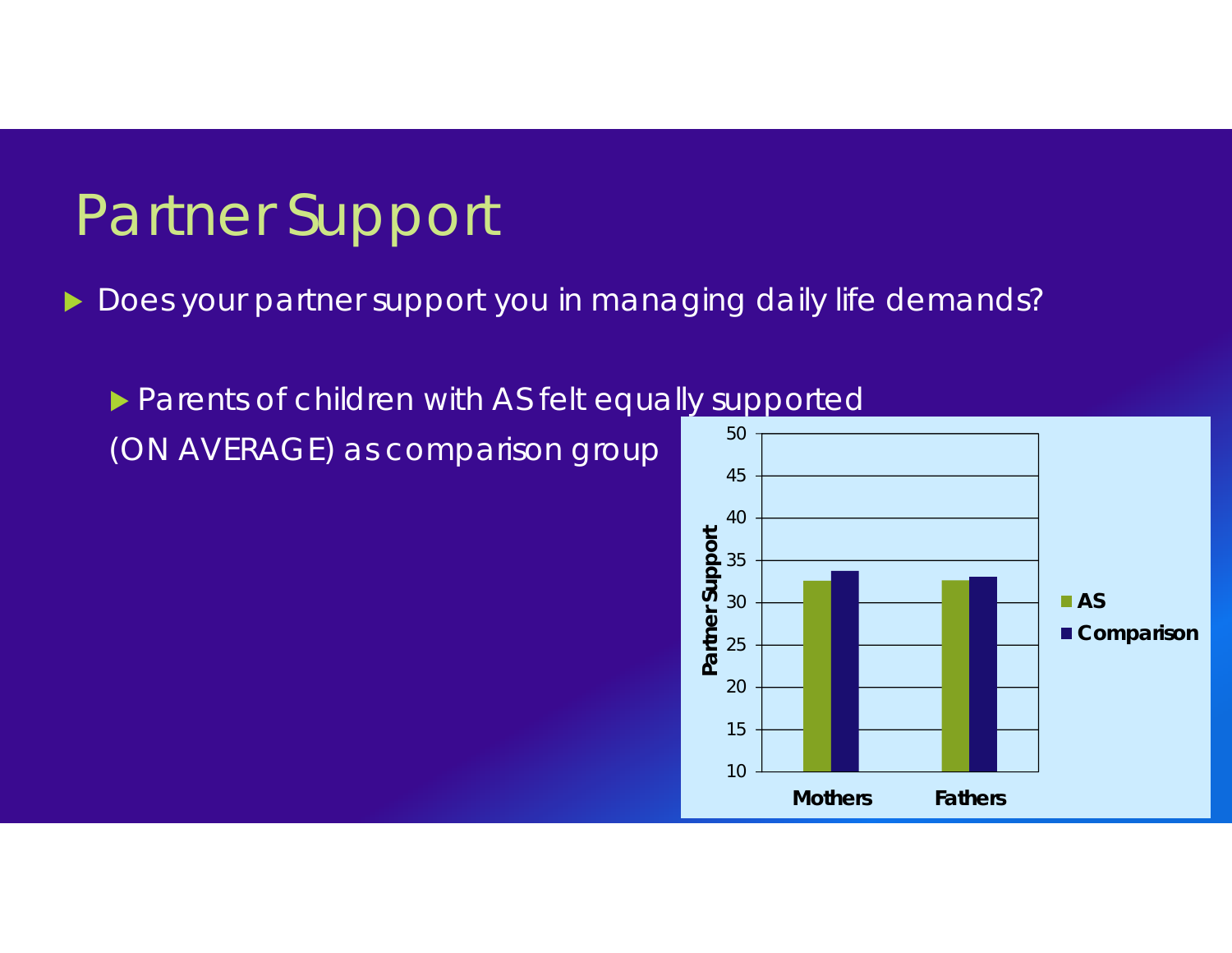## Partner Support

- "…he is always there for me. We make a great team."
- $\blacktriangleright$  " When I get overwhelmed, [partner] talks me through it. Together we somehow get it done."
- "…she gets the groceries and then I watch the kids. So we kind of piggyback it, so that it is like a team work thing."
- "When I am frustrated, he will step in. I am always impressed at how he can stay calm."
- "He doesn't ever question; family comes first."
- "She's always willing to do anything to help me out…takes care of most things around the house."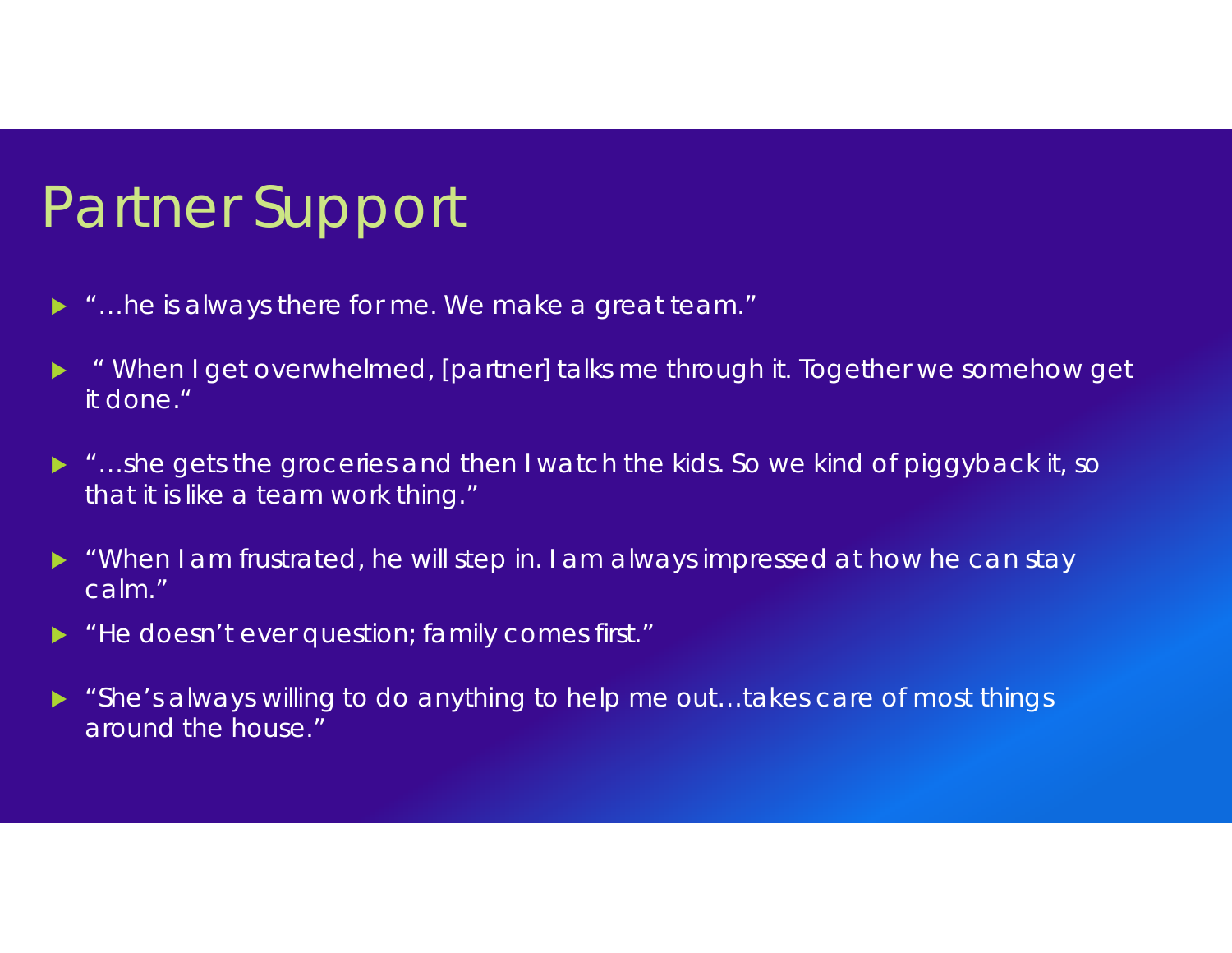### Partner Closeness

 $\blacktriangleright$  Do you and your partner share thoughts, feelings, and facts? Do you feel close to your partner?

**Fathers of children with AS felt** less close (ON AVERAGE) than comparison group

 Average difference: 8% lower

• No group difference in mothers 14

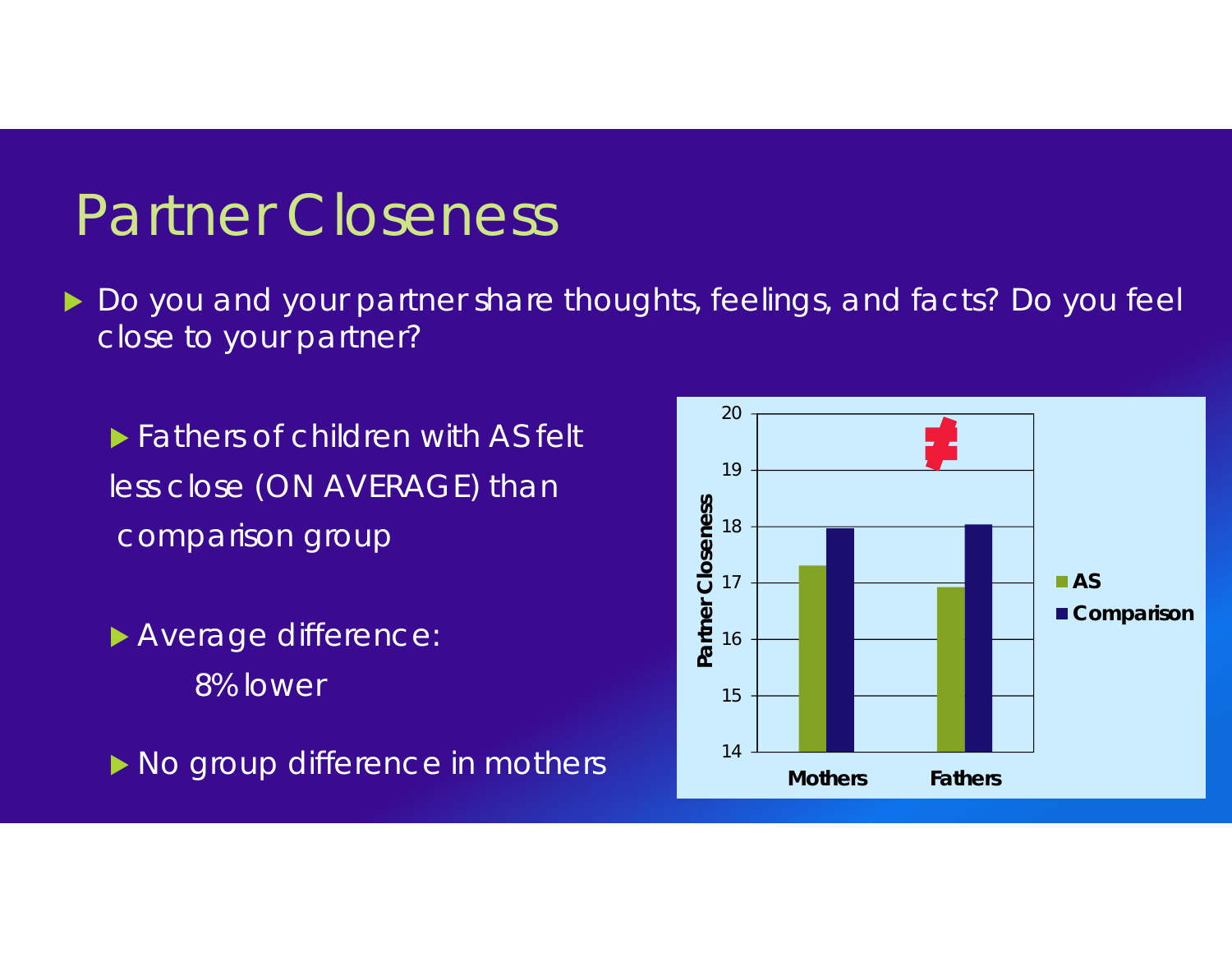### Partner Closeness

- ▶ "…we cannot do the things that a lot of people take for granted. It's been a year since we went on outing without the kids…"
- " I just wish I had more time and energy left for [partner] once I get finished with my work responsibilities and parenting [child]… I feel like there is not much left for [partner]. "
- "Um, we rarely do anything fun, I think just because of time constraints. My parents are the only babysitters that we have because you can't just get a babysitter for someone who doesn't know autism or your child, that's really hard."
- "I wish we had more time together. But I understand what we have to do to keep [child] supported and keep our house and family and everything afloat requires a lot of separate activities…"
- ▶ "We're kind of just two roommates with kids in the house…but I mean when we do get a chance [to have alone time]… We get along and it kind of nice to reconnect."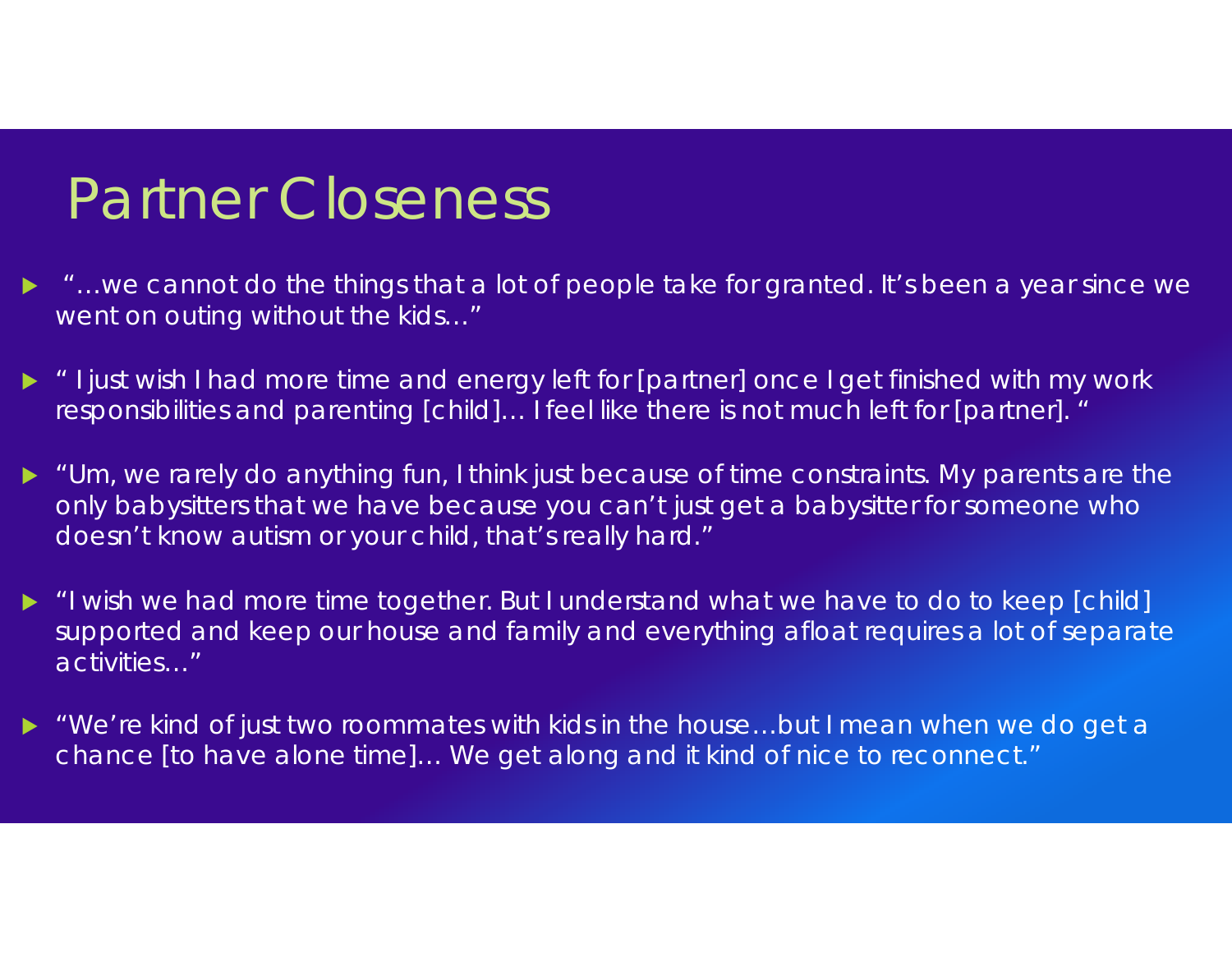### Positive and Negative Interactions

#### **Negative couple interactions**

- Expressed anger or frustration, avoided/ignored, etc.
- Groups had similar level (ON AVERAGE)

#### **Positive couple interactions**

Shared a joke, fun activity, enjoyed a conversation, hugged/kissed, etc.

#### **Parents of children with AS fewer than comparison group (ON)** AVERAGE)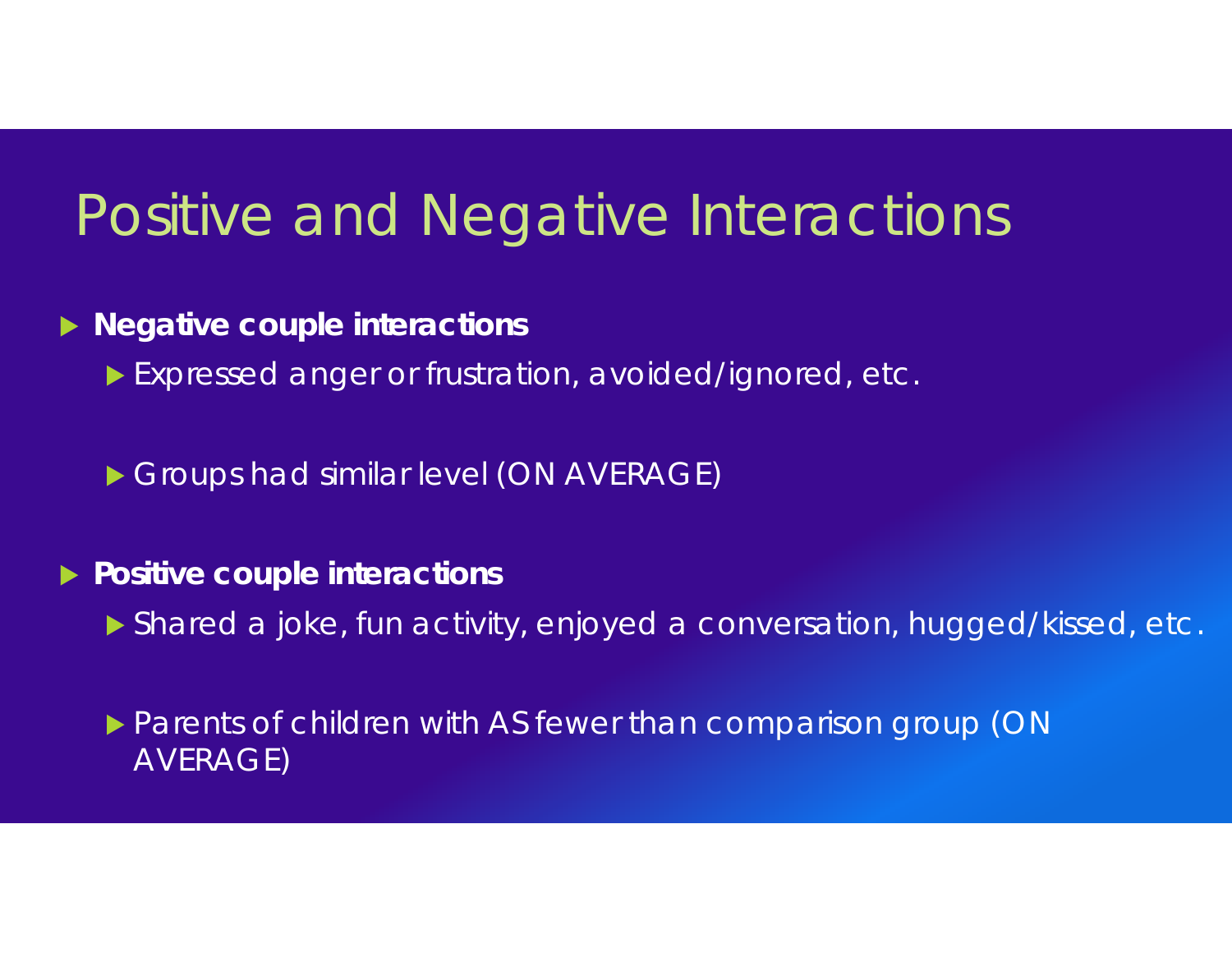## Negative: Positive Ratio



**Parents of children with AS** 1: 3 negative to positive

#### **Comparison group**

1: 4.4 negative to positive

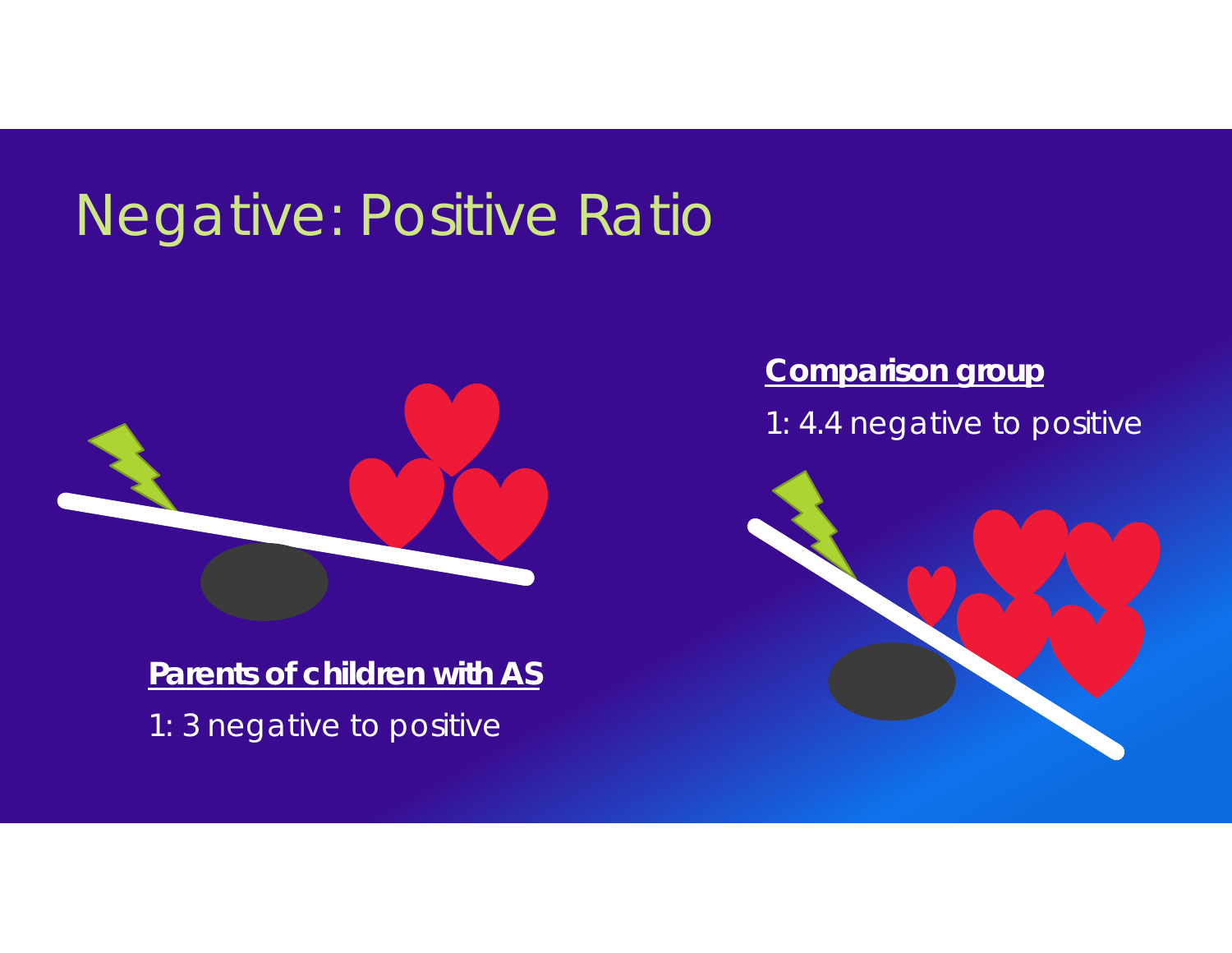# Daily Couple Experiences and Mood

How closely linked are daily couple experiences and parent mood?

- ▶ Daily negative couple interactions and partner closeness strongest link to mood
- Stronger in AS than comparison group



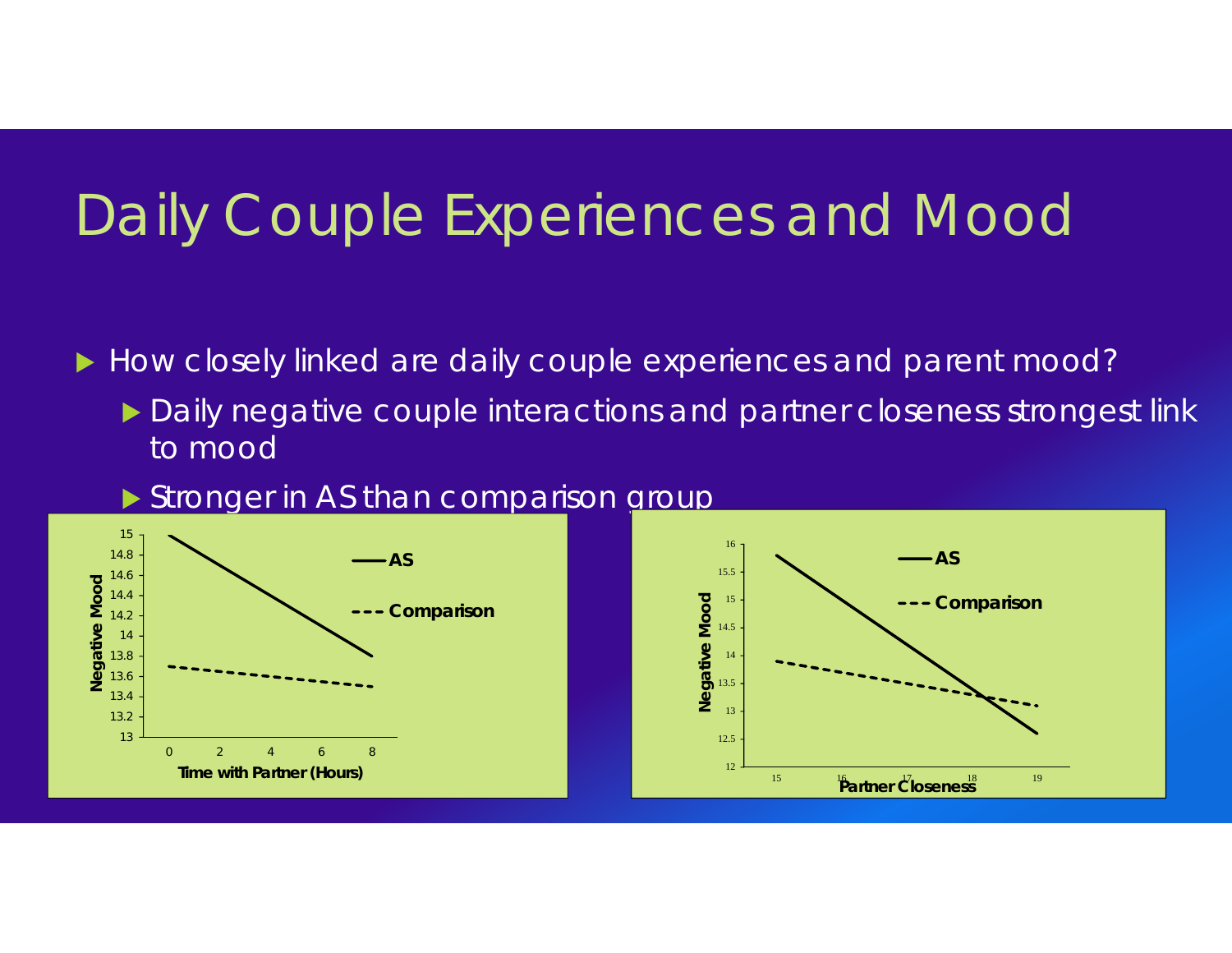### IMPLICATIONS

- ▶ Vulnerability and strength
- ▶ Obstacles to spending time with partner
	- Greatest toll on partner closeness and positive couple interactions
- **Couple relationship resource for positive experiences in parents**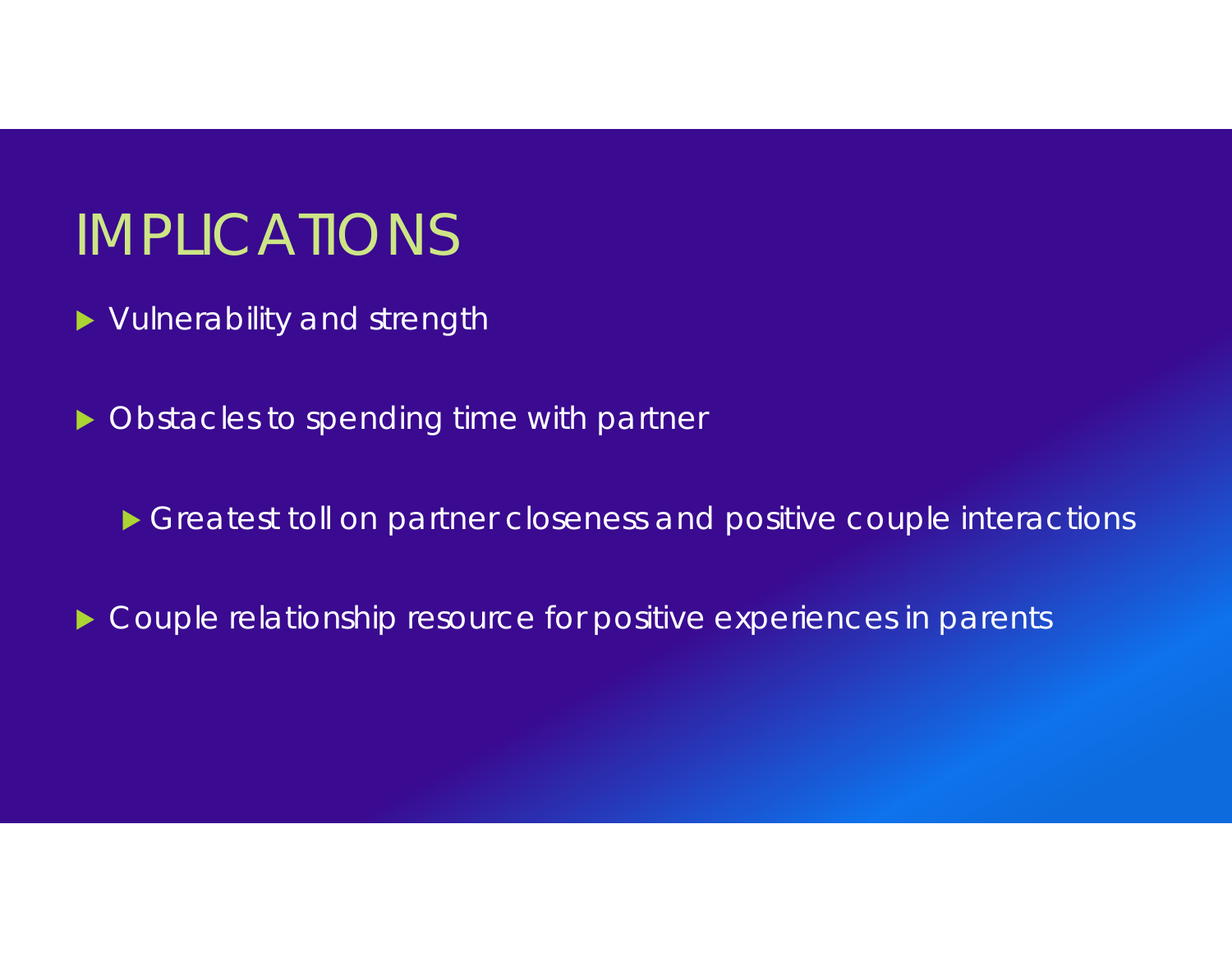# **Applications**

- Debunking myths
- Acknowledging multiple demands
- When feasible, building in partner closeness and positive couple interactions
- ▶ Couple therapy directions -Acceptance and change-based therapies
- **Learning from couples who are thriving**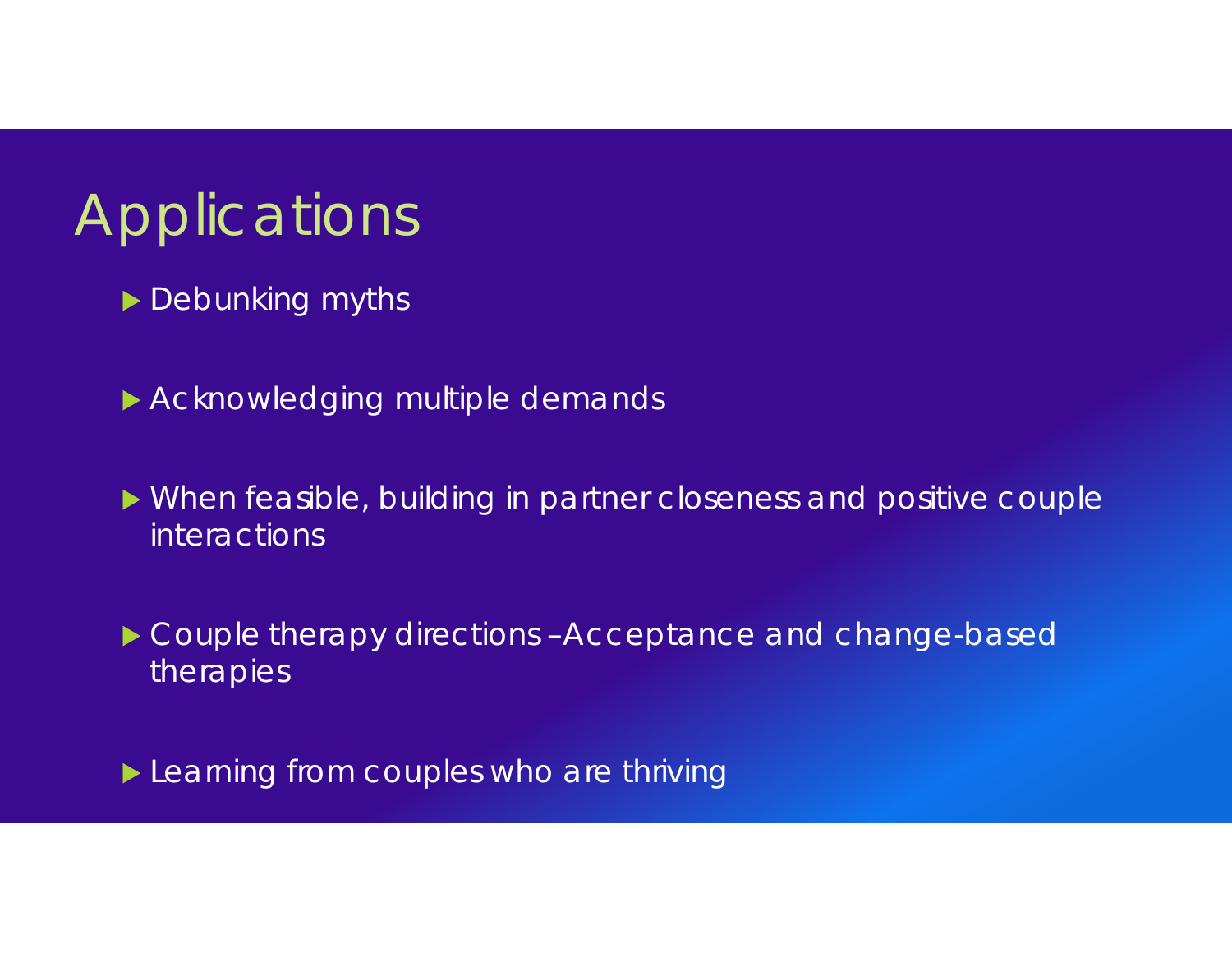### References

 Hartley, S.L., DeWalt, L.S., & Schultz, H.M. (in press). Daily couple experiences and parent affect in families of children with versus without autism. *Journal of Autism and Developmental Disorders*.

▶ Hartley, S.L., Papp, L.M., & Bolt, D. (2016). Spillover of marital interactions and parenting stress in families of children with autism spectrum disorder.. *Journal of Clinical Child and Adolescent Psychology*. Epub ahead of print.

 **Hartley Lab website: http://www.waisman.wisc.edu/hartleylab/index.htm**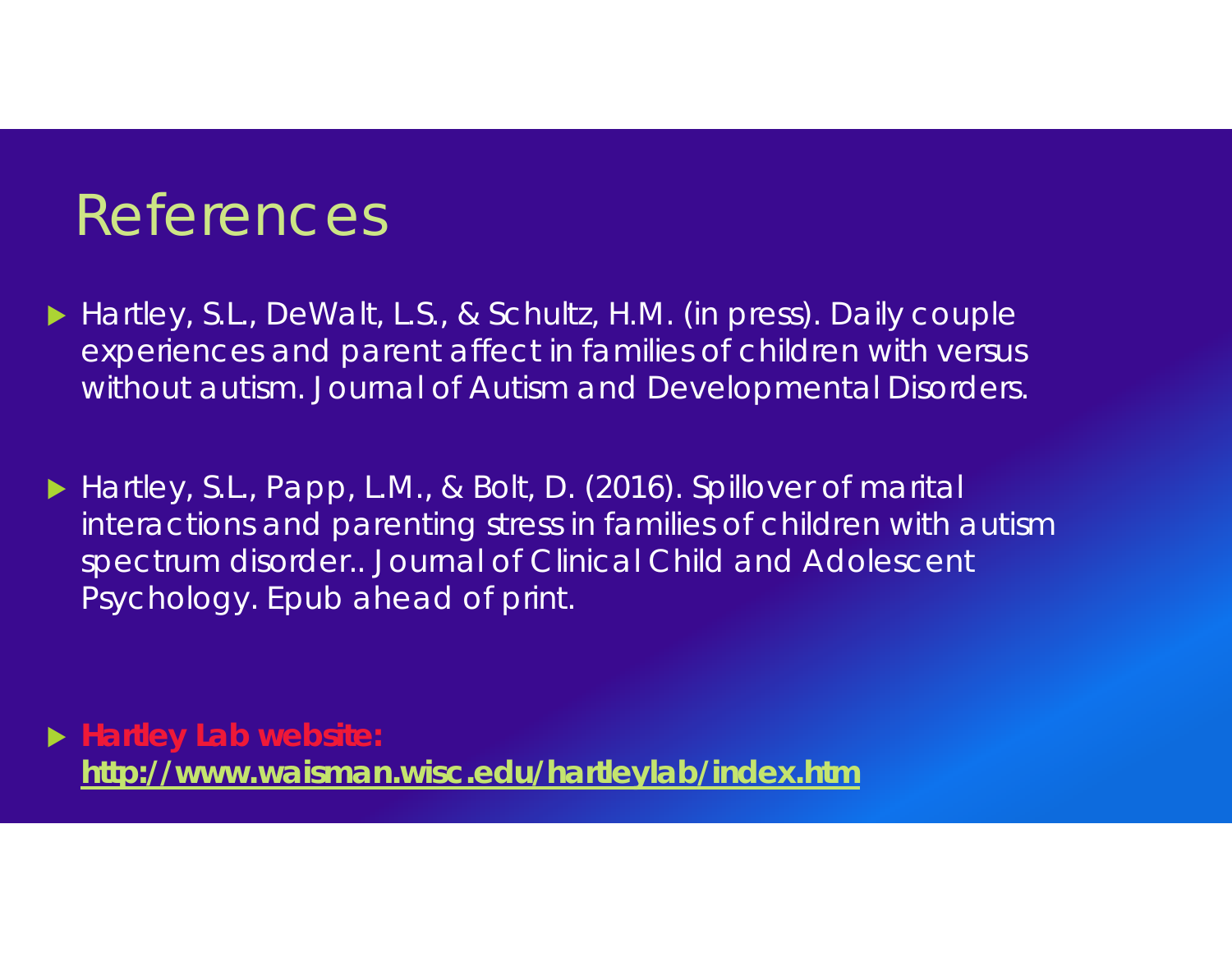### Collaborators and Funding

Lauren Papp Leann DeWaltDan BoltMarsha MailickJan Greenberg Frank Floyd Emily Schaidle Haley Schultz Iulia MihailaPaige Bussanich Emily Hickey Greta Goetz

Shari BlumenstockHannah Otalora-FadnerMarisa AronsonCamara Gregory Jasmine BraithwaiteMolly Palzkill Kelly Becker Kate Bradley Heidi VoelkerVinnie SirocchiKarissa Propson Sarah Detrich

Chloe Shymus Kasey Hermanson Aubrey Fisher Megan Grey Rebecca SchmidtSam Hageman Kallie DelveauxKimberly Drastal Cindy Gauthier Lisa WendtKatie Phillips

Victoria ItoShannon Jean Sara MoldenhauerMatthew WalczakHaley Johnson

NICHD (P30 HD03352 to M. Mailick and A. Messing)

- NIMH (R01 MH009190 to S. Hartley)
- UW-Madison WARF

#### **WE ARE SO VERY GRATEFUL TO THE FAMILIES WHO ARE WILLING TO SHARE THEIR EXPERIENCES!**